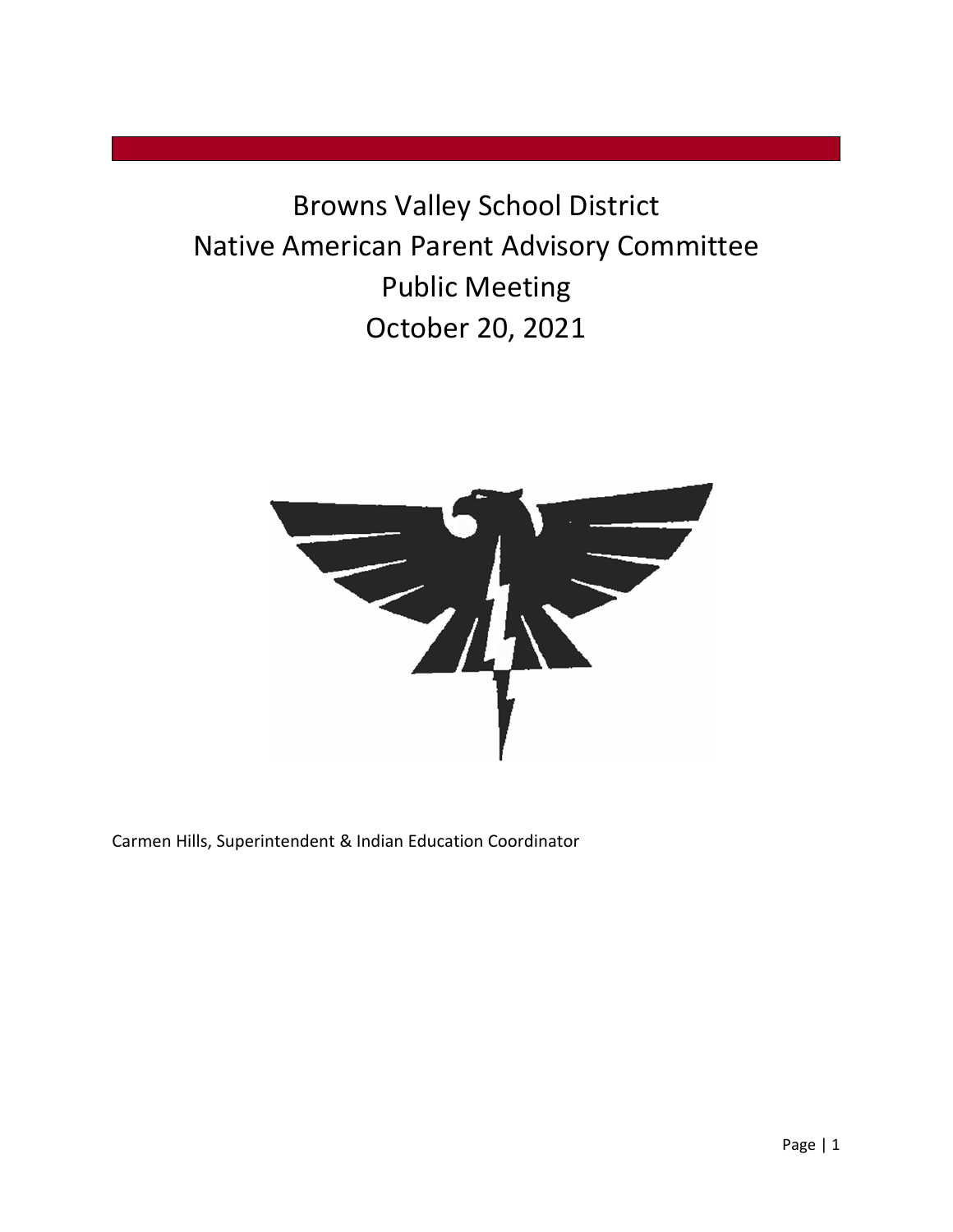#### **DISTRICT VISION**

S.O.A.R Together: building a school family to guide and inspire our students for success in reaching their potential.

#### **DISTRICT MISSION**

Our school family will work together to

- build trusting relationships
- foster joy and resiliency; and
- equip students with skills that enable them to be successful!

#### **American Indian Student Identification:**

- Completed *Minnesota Department of Education Ethnic and Racial Demographic Designation Form*
- Tribal Enrollment Certificate
- 506 Form

#### **American Indian Student Population October 1, 2021**

| Grade                           | Race/Ethnicity<br>American Indian # | Race/Ethnicity<br>American Indian % | Race/Ethnicity<br>Non-Native | Race/Ethnicity<br>Non-Native<br>% |
|---------------------------------|-------------------------------------|-------------------------------------|------------------------------|-----------------------------------|
| <b>Total All</b><br>Grades PK-8 | 85                                  | 49%                                 | 89                           | 51%                               |

#### **FREE AND REDUCED October 1, 2021** *\*Note: All meals are free in 2021-22.*

| Grade            | Free & Reduced<br>American Indian # | Free & Reduced<br>American Indian % | Free & Reduced<br>Non-Native | Free & Reduced<br>Non-Native<br>% |
|------------------|-------------------------------------|-------------------------------------|------------------------------|-----------------------------------|
| <b>Total All</b> | 80                                  | 46% of total                        | 26                           | 15%                               |
| Grades PK-8      |                                     | population                          |                              |                                   |

#### **SPECIAL EDUCATION October 1, 2021**

| Grade            | Special Ed.       | Special Ed.       | Special Ed. | Special Ed. |
|------------------|-------------------|-------------------|-------------|-------------|
|                  | American Indian # | American Indian % | Non-Native  | Non-Native  |
|                  |                   |                   | #           | %           |
| <b>Total All</b> | 20                | 24% of NA         | 8           | 9% of non-  |
|                  |                   | population        |             | native      |
|                  |                   |                   |             | population  |

#### **ATTENDANCE**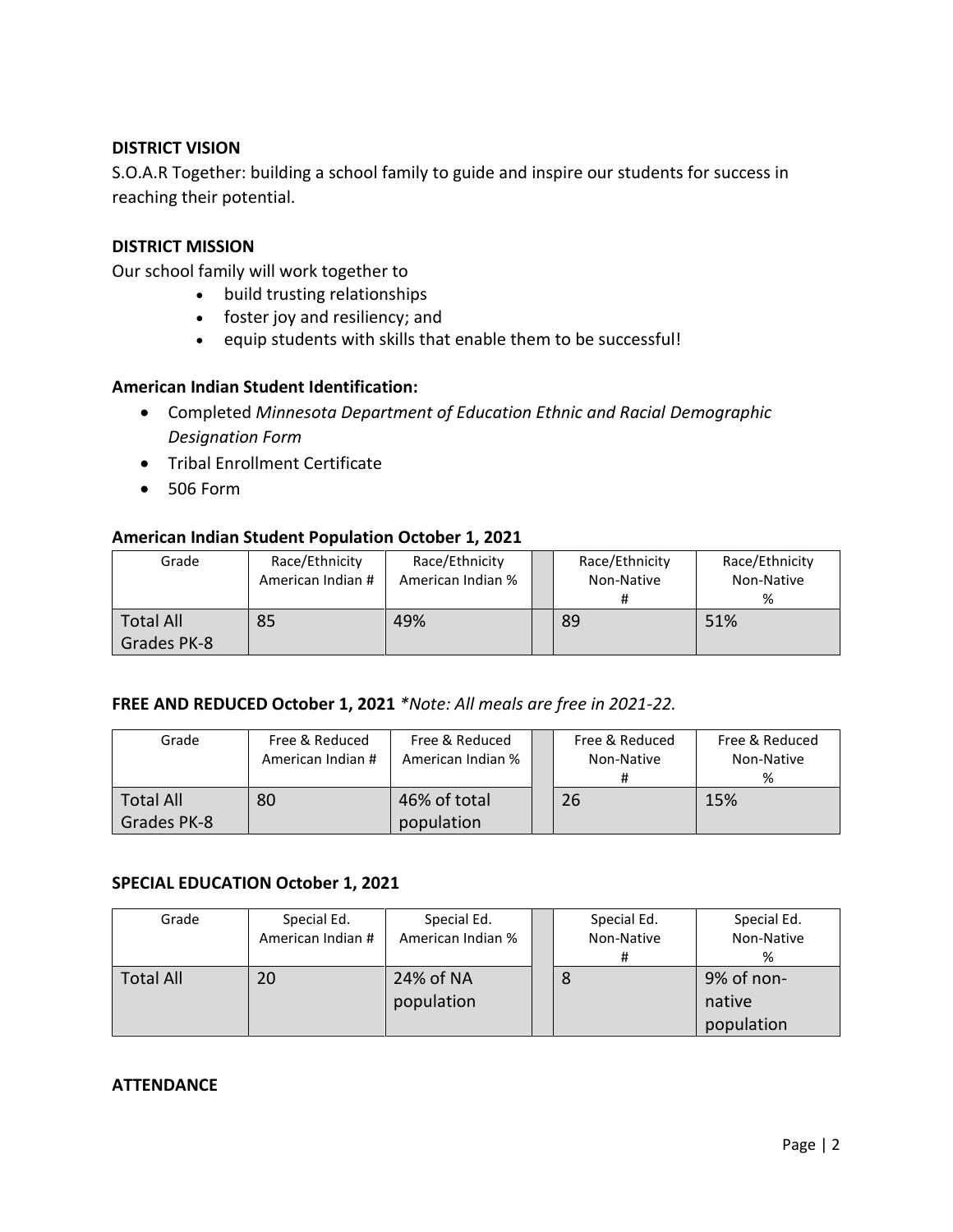| Current Total Attendance % through October 1, 2021 |  |  |
|----------------------------------------------------|--|--|
|----------------------------------------------------|--|--|

| Grade            | American Indian | White  | All    |
|------------------|-----------------|--------|--------|
| <b>Total All</b> | 90.50%          | 95.66% | 93.29% |



## **Native American Family Survey Results – Spring 2021**

\*Surveys were mailed (1 returned); another set of surveys was sent home with students (10 returned); TOTAL 11/54 surveys returned

| .                                                      |                                                                           |  |  |  |
|--------------------------------------------------------|---------------------------------------------------------------------------|--|--|--|
| What supplemental services do you                      | 5 During school tutoring                                                  |  |  |  |
| feel are most helpful for Native<br>American students: | 5 Field trips                                                             |  |  |  |
|                                                        | 5 Culturally relevant activities<br>4 After school tutoring/homework help |  |  |  |
|                                                        |                                                                           |  |  |  |
|                                                        | 3 Counseling                                                              |  |  |  |
|                                                        | 2 College visits                                                          |  |  |  |
|                                                        | 3 Summer programs (field trips, reading programs etc)                     |  |  |  |
|                                                        | 1 Other: Distance learning with para every day                            |  |  |  |
|                                                        | 0 Summer School                                                           |  |  |  |
| What do you believe are the 3                          | 5 Bullying                                                                |  |  |  |
| biggest challenges that Native                         | 3 Family/home situation                                                   |  |  |  |
|                                                        | 2 Financial problems                                                      |  |  |  |
| American students face in school?                      | 3 Teacher/student relationships                                           |  |  |  |
|                                                        | 2 Poor study habits/study management                                      |  |  |  |
|                                                        | 2 Behind in classes                                                       |  |  |  |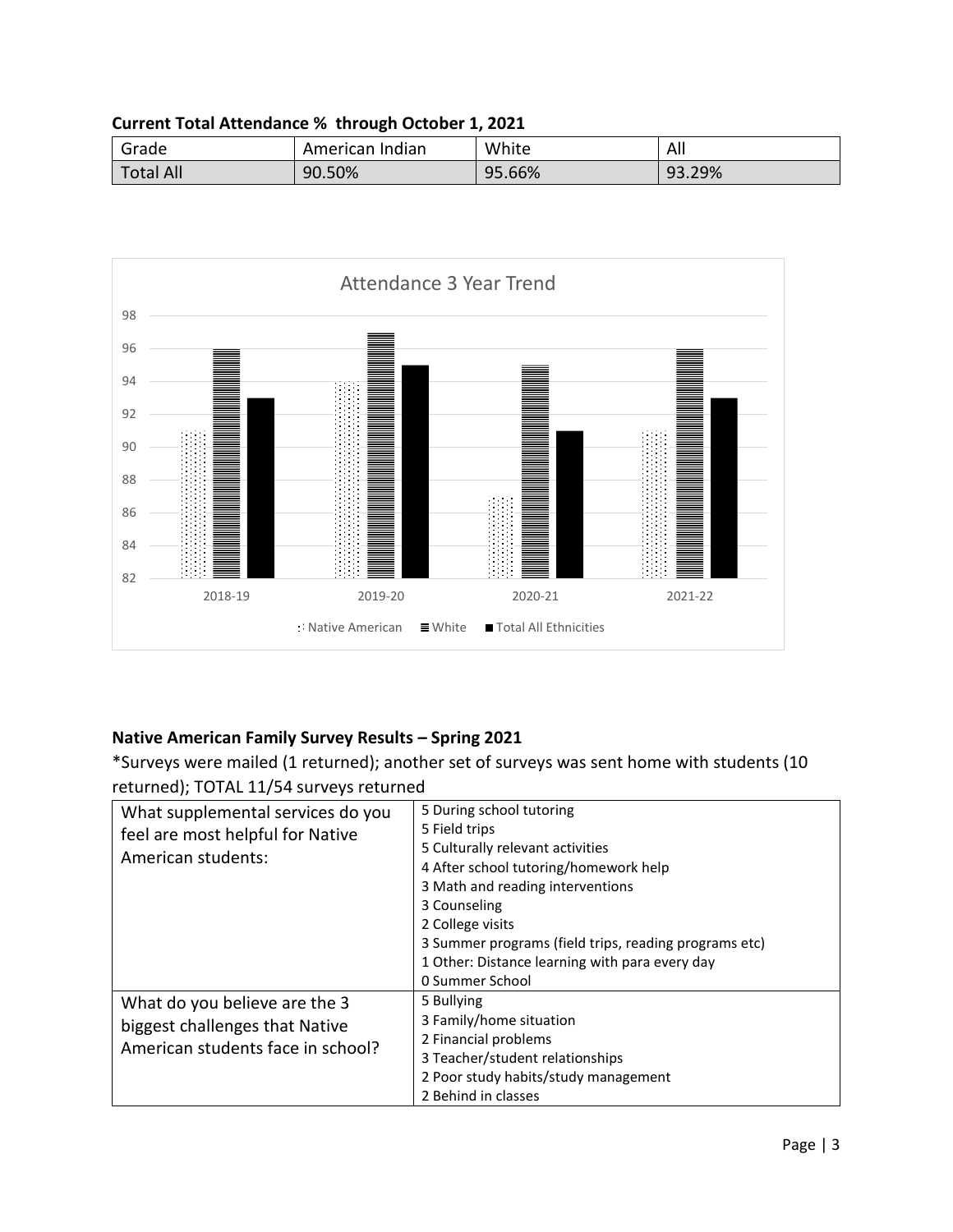|                                                                                                                                                | 2 Uncomfortable in school<br>2 Lack of communication<br>1 Personal conflicts<br>1 Poor self esteem/image<br>1 Other: Missing her classmates due to covid<br>0 Drug/alcohol issues<br>0 Failing classes<br>0 Transportation to and from school<br>0 Covid related concerns                                                                                                                                                                                                                                                                                                                                                                                                                                                                                                                                                                                                                                                                                                                                                                        |
|------------------------------------------------------------------------------------------------------------------------------------------------|--------------------------------------------------------------------------------------------------------------------------------------------------------------------------------------------------------------------------------------------------------------------------------------------------------------------------------------------------------------------------------------------------------------------------------------------------------------------------------------------------------------------------------------------------------------------------------------------------------------------------------------------------------------------------------------------------------------------------------------------------------------------------------------------------------------------------------------------------------------------------------------------------------------------------------------------------------------------------------------------------------------------------------------------------|
| What priorities do you think could<br>help Native American children be<br>more successful in school?                                           | 6 Provide educational activities that families can do together<br>5 Reduce the number of American Indian students that are<br>behind in reading and math as well as help students do well in<br>school through various tutoring/professional services<br>5 Provide traditional/cultural activities for students and the<br>community such as drum and dance, cultural art, and language<br>5 Increase the number of American Indian parents and<br>community members involved in school programs and activities<br>5 Provide training for school staff to help them develop skills<br>and understanding of issues relating to American Indian<br>Education<br>4 Provide mental health and counseling services for American<br>Indian students<br>3 Focus on reducing the out of school suspension rate among<br>American Indian students<br>4 Increase communication between school and home<br>4 Increase drug and alcohol prevention awareness among<br>students<br>4 Continue to integrate American Indian curriculum for all grade<br>levels |
| What activities have had a positive<br>impact on Native American<br>students?                                                                  | 3 Reduce disciplinary referrals among American Indian students<br>7 School supplies provided to each student<br>6 Books and activities provided to families at ECFE drive-up<br>6 Dakota Language classes<br>5 Updated Native American books in library<br>5 Community Education family activities (cake baking, flower<br>arranging, board games, cookie decorating, etc)<br>4 Artists in Residency/virtual artists<br>4 Cultural dancers<br>4 Heritage days<br>4 College visits<br>3 Home/School connection activities (Christmas tree ornaments,<br>book covers, snowflakes, leaf decorating, etc)<br>1 Indigenous yoga<br>1 Flute-making<br>1 Preservation Office tour<br>0 Other                                                                                                                                                                                                                                                                                                                                                            |
| List any other types of activities or<br>services you would like to see<br>offered to Native American students<br>at the Browns Valley school. | -Cultural exchanges between TZ and Enemy Swim students, our<br>granddaughter enjoys cultural activities at SWO headstart, when<br>we are clear of covid                                                                                                                                                                                                                                                                                                                                                                                                                                                                                                                                                                                                                                                                                                                                                                                                                                                                                          |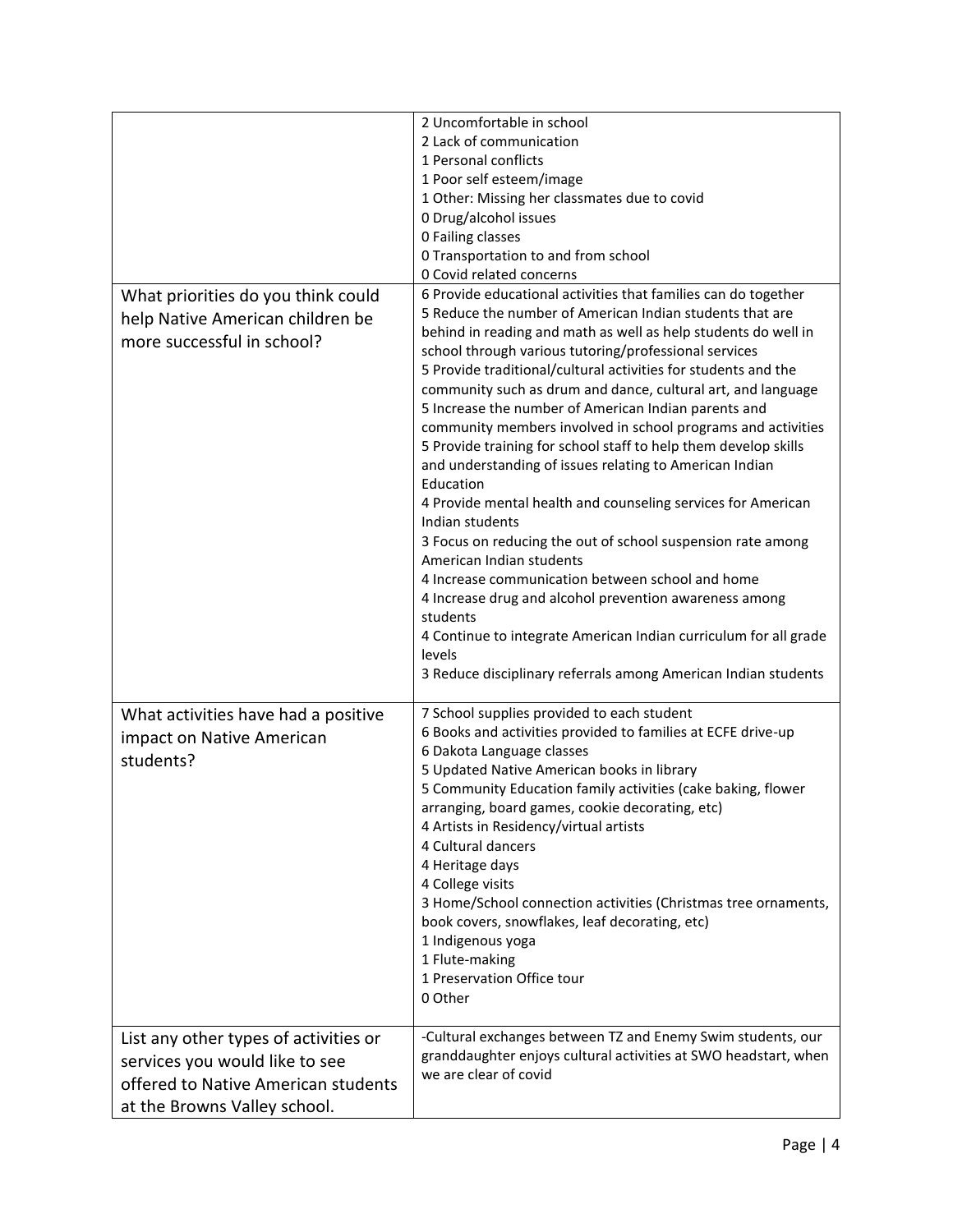|                                                                                       | -More tutoring, go over work that is wrong, don't let them get<br>behind<br>-Mentoring of students and maybe even families<br>-Different ways to count attendance for distance learning.<br>-Maybe making outfits to dance because when I was I school in<br>cities that's what we did<br>-Tour of the Lake Traverse Reservation including economic<br>business, tribal entities, schools, natural resources, cultural sites,<br>buffalo farm, etc. |
|---------------------------------------------------------------------------------------|-----------------------------------------------------------------------------------------------------------------------------------------------------------------------------------------------------------------------------------------------------------------------------------------------------------------------------------------------------------------------------------------------------------------------------------------------------|
| Are you interested in serving on the<br>Native American parent Advisory<br>Committee? | Yes: $3$<br>Maybe: 1<br>Already a member: 1<br>No: 6                                                                                                                                                                                                                                                                                                                                                                                                |

### **2021-22 SAFE LEARNING PLAN HIGHLIGHTS**

- Continue social distancing at minimum 3' distance between students and 6' between students and staff.
- In situations when social distancing is not possible, a plexiglass is used.
- Continue cleaning and disinfecting daily in all classrooms; disinfect in-between middle school classes.
- Masking strongly recommended (all staff are masking).
- Student masking required on transportation.
- Continuing quarantining and contact tracing.
- Provide testing kits for parents to use at home (nasal rapid antigen tests and saliva PCR)
- Avoiding large gatherings of students (livestream lyceums, spirit week rally, etc)
- Recommending vaccinations (provided vaccination clinic over summer with plans for another when ages 5-11 become eligible) and providing resources to parents.
- Routine handwashing and respiratory etiquette with access to hand sanitizer.
- Resume offering activities including: sports, after school program, and tutoring.
- Visitors will not be restricted.

### **2021-22 DISTRICT GOALS AND ACTION PLANS (Underlined = new this year)**

### **All children are ready for school.**

*GOAL 1: The number of Native American families attending at least 50% of offered ECFE classes will increase from 1 in 2019-20 to 10 in 2020-21.* 

*GOAL 2: In the spring of 2020-21, all American Indian pre-kindergarten students will be proficient in School Readiness Skills as measured by IGDIs.* 

- Utilize Remind to communicate with parents regarding ECFE.
- Offer ECFE as drive-up as well as in-person.
- Offer ECFE one time per month at the Lake Traverse Native American District Center (once the District Center reopens from Covid-19 closure)
- Provide one literacy based book, one literacy based activity, and one math activity weekly to ECFE Native American families.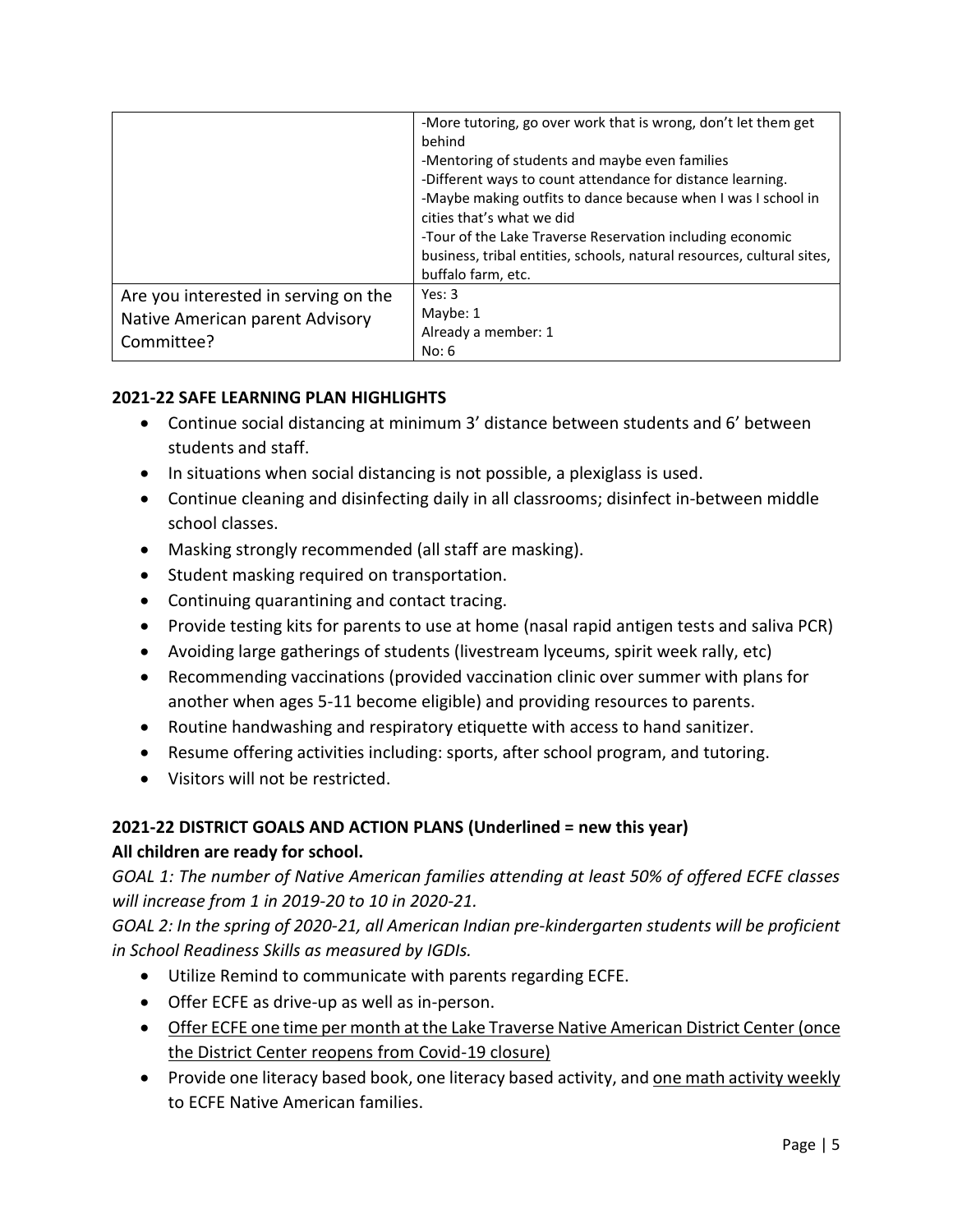- Increase communication efforts to eligible Native American families not attending ECFE with phone calls and Remind messages.
- Survey ECFE families in regards to preferred time and mode of learning.
- Assist in signing families up for Imagination Library (1 book each month through age 4).

# **All racial and economic achievement gaps are closed.**

*GOAL 1: At least 80% of students will have an overall positive rating on a school climate survey. GOAL 2: At least 80% of Native American students will have an overall positive rating on a school climate and culture survey.*

*GOAL 3: The percentage of students consistently attending (in-person) will increase to 90%.* 

*GOAL 4: The percentage of students who demonstrate grade-level proficiency in mathematics will increase by 20%.* 

*GOAL 5: American Indian students will increase their proficiency in math from 33% rate in January 2020 to 40% proficiency in May 2021.* 

*GOAL 6: The percentage of students who demonstrate grade-level proficiency in reading will increase by 20%.*

*GOAL 7: American Indian students will increase their proficiency in reading from 43% proficiency in January 2020 to 50% in May 2021.* 

- Monthly home-school connection activities.
- Monthly home community education activities.
- Meals in classroom for grades pk-5.
- Consistent language, modeling, and training for new staff in Trauma-Informed Practices.
- Train and implement Zones of Regulation.
- Train and implement Restorative Practices.
- Train and implement EmpowerU for staff and students to help with stress, anxiety, goal setting, making friends, and positive/growth mindset. Tier 2 students receive daily support and coaching.
- Annual Love and Logic training for all staff.
- Annual Responsive Classroom training for teachers and paraprofessionals.
- Second Step will be taught by all classroom teachers, instead of only counselor.
- Mind Up will be taught by the counselor to all students.
- Partner with SWO Youth and Family Tree program to provide counseling services. Services will continue over summer.
- Establish an Early Intervention Behavior Team to develop proactive, prescriptive behavior plans.
- Implement Attendance Works.
- Implement Sensory Hallway and a Heavy Workload Room.
- Offer companion pets for counseling.
- Implementation of a therapy dog for the district with full certification expected in November.
- Utilize SAEBRS and mySAEBRS three times per year as a social-emotional screener.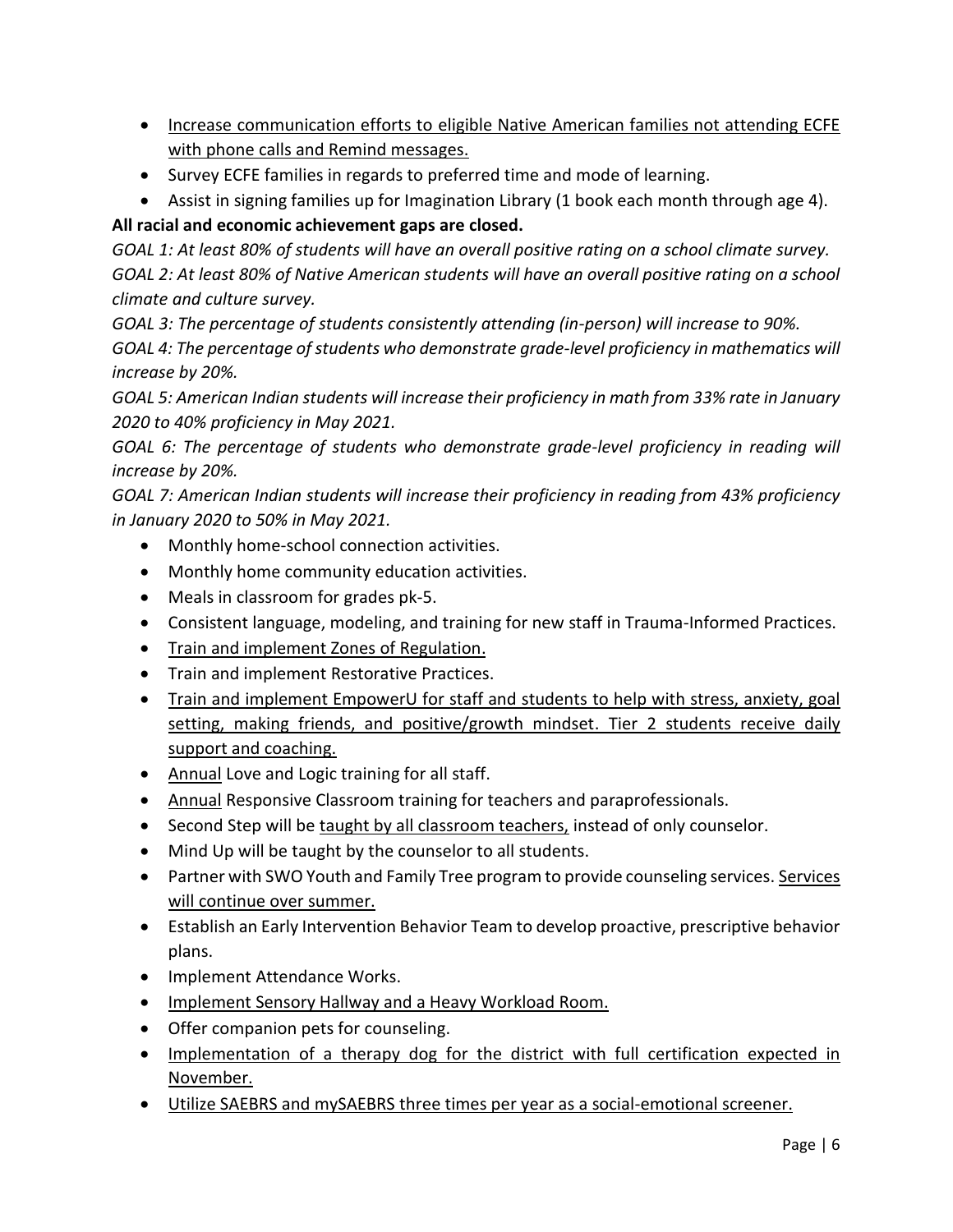- Provide culturally relevant presentation and speakers, including two week-long Artist in Residencies, Ojibwe Shoulder Bags with curriculum (Minnesota Historical Society), monthly Indigenous Yoga recorded for multiple uses, and at least one presentation from local tribal members (pending covid restrictions).
- Hire Dakota Language Teacher/Home Liaison and provide Dakota Language instruction.
- SEL Student survey
- Native American Parent Survey annually in the spring
- Training in Fastbridge Math Interventions for all teachers and paraprofessionals.
- Implement Fastbridge Math Interventions beginning 22-23.
- Increase Title VI interventionist time to full time with students. Superintendent will perform Indian Education Coordinator functions.
- Provide additional support through Sped, flexible grouping, differentiated instruction, small group instruction, 1:1 instruction, and small group interventions.
- Annual technology training in programs that support reading and math achievement.
- Utilize IXL, Dreambox, Accelerated Reader, FastForWord, and Reflex Math as support programs.
- Build middle school library Native American section with additional books and magazines.
- Personal Education Plans for all students.
- Offer tutoring 4 days/week in grades k-5 and once per week in grades 6-8.
- Offer after school program 4 days per week and utilize JOM staff person for cultural read alouds.
- Utilize JOM staff person to transport students as needed, including from after school program, after school tutoring, and after school activities/sports.
- Provide a free meal and free babysitting to families attending parent teacher conferences.

## **All third graders can read at grade level.**

*GOAL 1: The percentage of students in grades K-3 will increase proficiency by 20%, with the goal of all students demonstrating grade level proficiency by the end of grade 3.* 

*GOAL 2: Elementary American Indian students in grades k-3 will increase their proficiency in reading from 60% in January 2020 to 80% in May 2021.* 

- Two-year training in LETRS for all teachers of reading, interventionists, and special education teachers.
- Training in Fastbridge reading interventions for all teachers and paraprofessionals.
- Implement Fastbridge Reading Interventions.
- Provide additional support through Sped, flexible grouping, differentiated instruction, small group instruction, 1:1 instruction, small group interventions, and ADSIS.
- Continue implementation of phonics curriculum support.
- Two full-time interventionists (one specifically dedicated to Native American students)

## **All students are ready for career and college.**

*GOAL 1: 100 % of 8th grade students will participate in Middle Level MCIS activities.*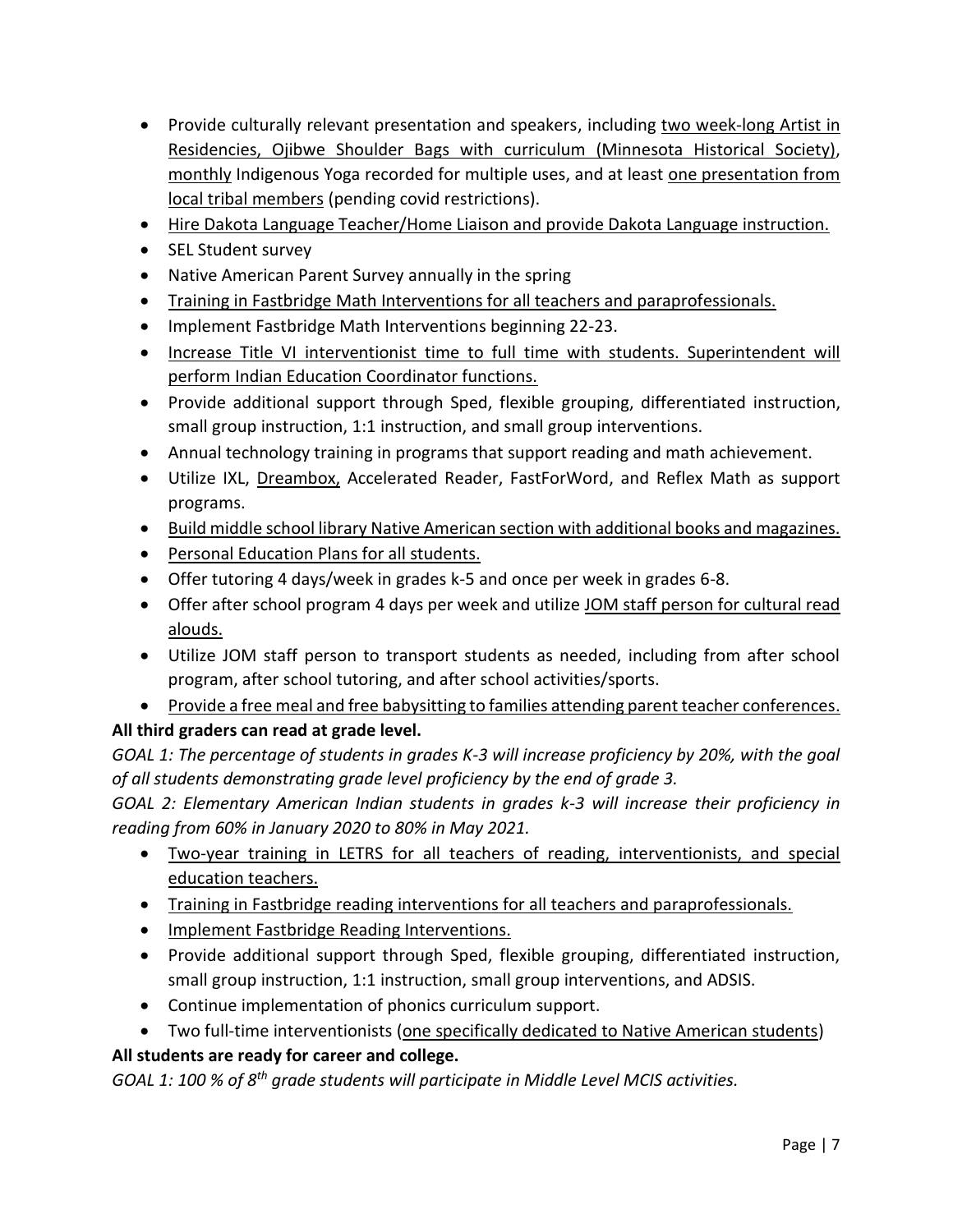- All 8<sup>th</sup> graders will complete the Middle Level Career Information System activities, including: Career Cluster Survey, IDEAS Interest Assessment, Occupation Content, Electronic Portfolio, and Career Planning.
- Students will tour local colleges in the spring and will include a tribal college, technical college, and university.
- $\bullet$  Each spring 8<sup>th</sup> grade students will attend the Sisseton Wahpeton job fair.
- We will explore opportunities for adult/student mentorships.

## **TITLE PROGRAMS & HOW THEY ARE USED TO BENEFIT AMERICAN INDIAN STUDENTS**

### Title I & Title II- \$ (Title II rolled into Title I) \$40,700.93 & \$5,162.76

*Monies used for: Native American Interventionists & paraprofessionals*

- Goal Area: All students reading at grade level by third grade.
	- o Literacy instruction, phonics intervention, and reading interventions, ADSIS interventions, homework help, and tutoring by highly qualified teachers and paraprofessionals in small groups and 1:1
- Goal Area: All achievement gaps closed for students.
	- $\circ$  Math instruction and interventions, homework help, and tutoring by highly qualified teachers and paraprofessionals in small groups and 1:1

#### MN Indian Aid \$48, 282

*Monies Used for:* 

- Goal Area 2: Interventionist
- Goal Area 3: Weekly ECFE Reading Activity, Math Activity, and Book; monthly family engagement activities
- Goal Area 4: Dakota Language/Culture/Home Liaison Teacher
- Goal Area 5: Cultural Activities and speakers and Indian Education Coordinator

### Title IV-\$10,000

### *Monies used for: Counselor*

• Mind Up instruction, Second Step instruction, Zones of Regulation support, EmpowerU support, Mental Health checks, and counseling.

### Federal Title VI-\$24,719

### *Monies used for interventionist*

• Provide tutoring and interventions in reading and math to increase achievement in small groups and 1:1.

### American Rescue Plan Funds \$285,840.57 80%: \$226,516.34

• Furniture and storage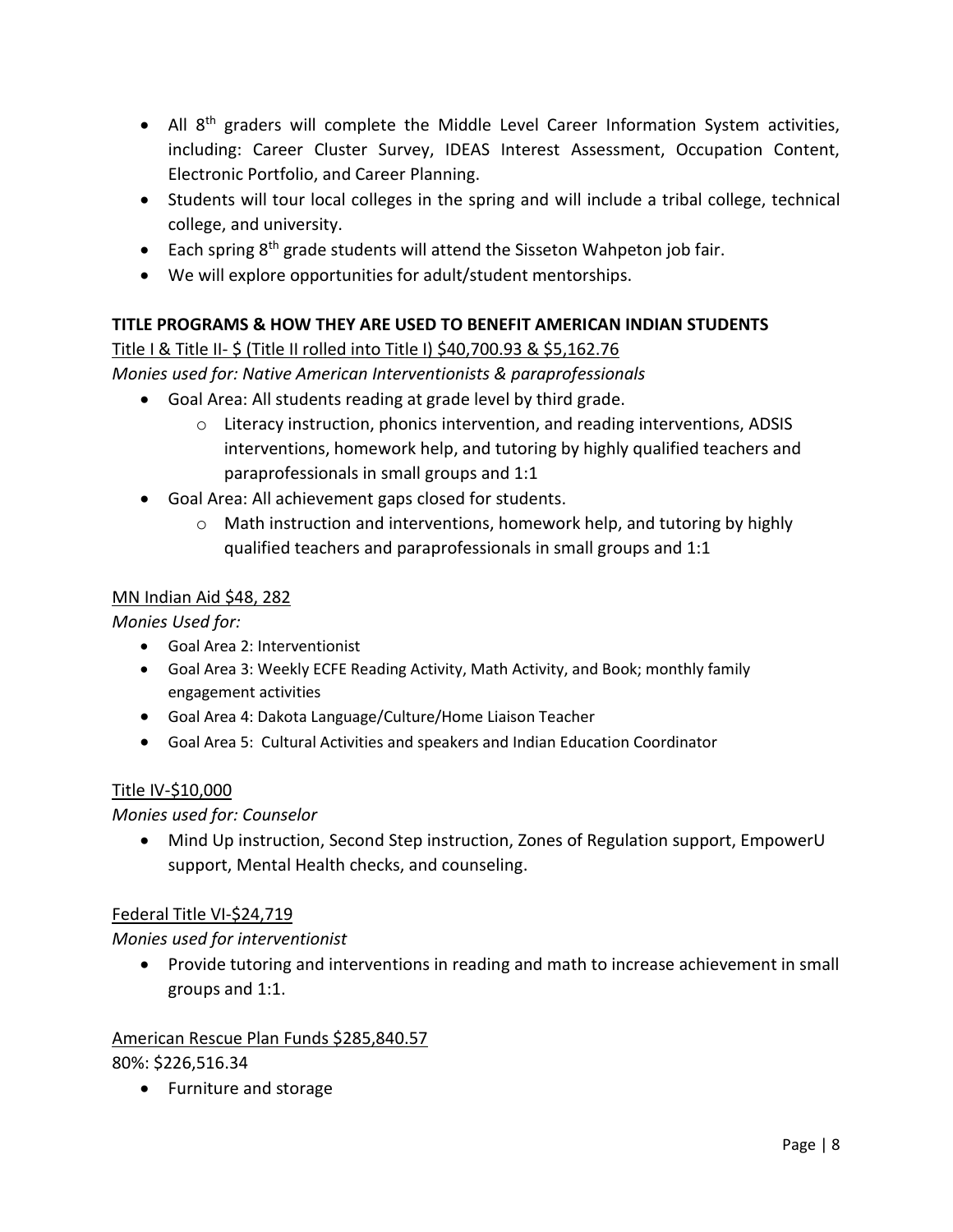- 2 vans
- Touchless water fountains
- Personnel assisting with covid
- Budget Supplementation from pandemic losses

20%: \$59,324.23

- Social Emotional Learning Curriculum: Zones of Regulation & EmpowerU
- Curriculum Supplements & manipulatives to be used in classrooms, After School Program, Tutoring, Targeted Services, Summer Programs, and Parent Engagement
- Technology iPad & apps, software

Identification of Needs completed through: 2 public meetings, AIPAC meeting, community survey of Safe Learning Plan, committee meetings (Health & Safety, Technology, Staff Development, and Curriculum), Survey completed by all faculty members, and faculty meeting discussions

#### **IDENTIFICATION OF AT-RISK STUDENTS**

- Attendance
- Grades
- Lack of Interest
- Negative Interactions with Peers
- Behavioral Issues
- SEL Surveys
- SAEBRS Mental Health Screening (3 times per year in academic behavior, social behavior, and emotional behavior by student and teacher)

### **PARENT INVOLVEMENT**

Awards Night, Concerts, Fall Festival, Geography Bee, Heritage Days, Open Houses, Prairie Fire Theatre, Spelling Bee, Classroom Newsletters/Calendars, Early Childhood Family Education, Family Breakfast, Sports, One Act Play, Parent/Teacher Conferences, and Science Fair. We are also livestreaming many of the events for parents and community members who are unable to attend. This year we are serving supper and providing babysitting on parent-teacher conference nights in an effort to increase attendance.

### **NUMBER OF AMERICAN INDIAN EDUCATORS ON STAFF**

- 1 substitute custodian
- 1 substitute paraprofessional
- Currently advertising for a Dakota Culture & Language Instructor

#### **PREKINDERGARTEN 2021-22 FALL ASSESSMENT DATA**

| <b>Native</b> | <b>Native</b> | <b>Native</b> | White                   | White | White |
|---------------|---------------|---------------|-------------------------|-------|-------|
| Am.           | Am. At        | Am.           | #<br><sup>-</sup> ested |       |       |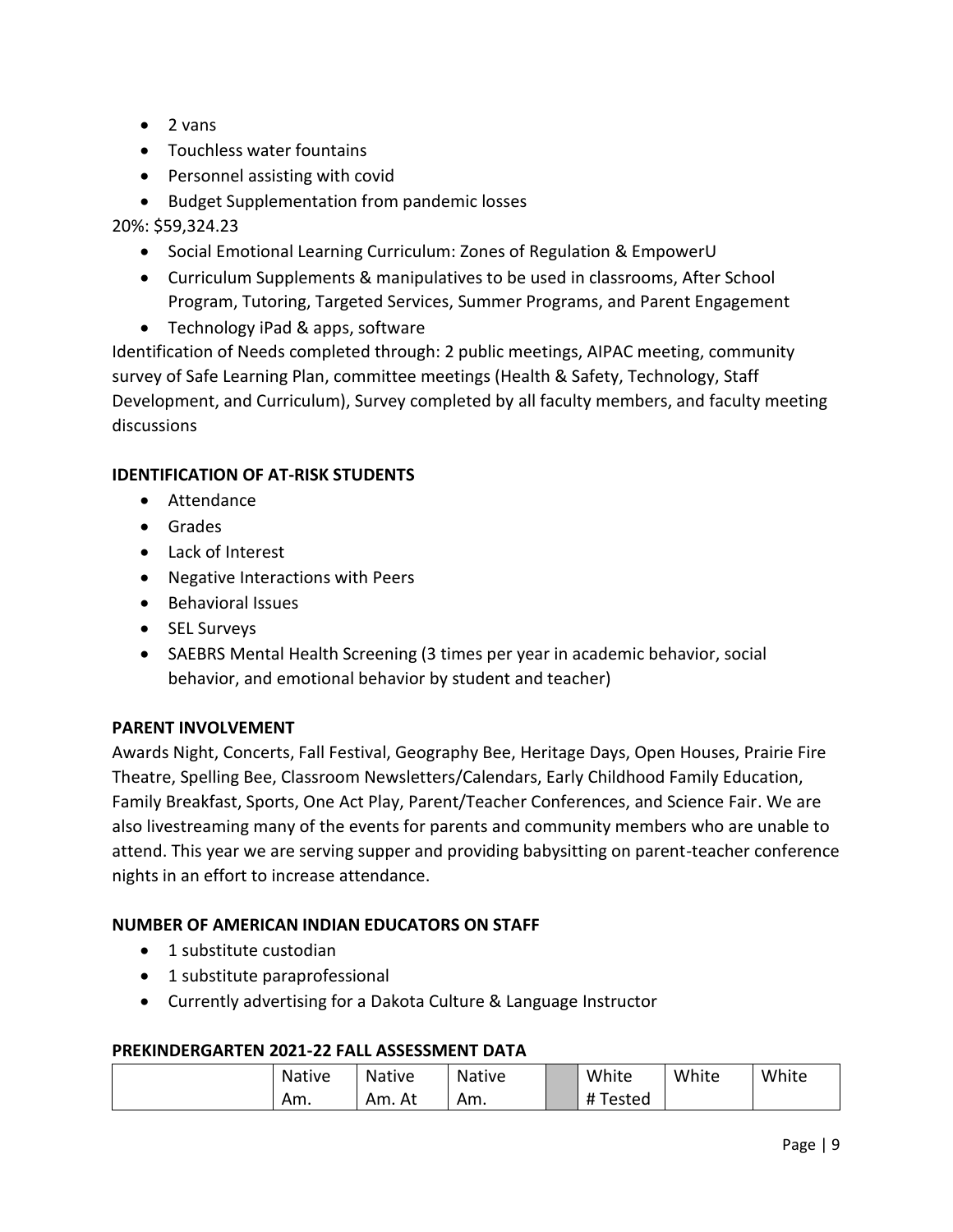|                               | # Tested | Target | % at   |  | # at   | % at   |
|-------------------------------|----------|--------|--------|--|--------|--------|
|                               |          |        | Target |  | Target | Target |
| FALL Total 2020 % at target   |          |        | 0%     |  |        | 6%     |
| SPRING 2021 Total % at target |          |        | 56%    |  |        | 86%    |
| FALL Total 2021 % at target   |          |        | 0%     |  |        | 0%     |

### **GRADE LEVEL READING ASSESSMENT SCORES Fall 2021 \*Fluency**

|                  | Native Am.<br># Tested | Native Am.<br>% at Grade Level | White<br># Tested | White<br>% at Grade Level |
|------------------|------------------------|--------------------------------|-------------------|---------------------------|
| <b>Total EL</b>  | $35(Gr 2-4)$           | 34%                            | 25 (Gr 2-4)       | 60%                       |
| Spring 2021      | 38 (Gr 2-3)            | 18%                            | 16 (Gr 2-3)       | 37%                       |
| <b>Fall 2020</b> | 32 (no DL)             | 44%                            | 35 (no DL)        | 57%                       |
| <b>Fall 2019</b> | 40 (Gr k-4)            | 50%                            | 45 (Gr k-4)       | 69%                       |
| <b>Fall 2018</b> | 46 (Gr k-4)            | 48%                            | 55 (Gr k-4)       | 62%                       |

#### **GRADE LEVEL READING ASSESSMENT SCORES Fall 2021 \*Reading Comprehension**

|                  | Native Am. | Native Am.       | White      | White            |
|------------------|------------|------------------|------------|------------------|
|                  | # Tested   | % at Grade Level | # Tested   | % at Grade Level |
| <b>Fall 2021</b> | 83         | 35%              | 70         | 77%              |
| Spring 2021      | 57         | 26%              | 92         | 51%              |
| <b>Fall 2020</b> | 46 (no DL) | 22%              | 63 (no DL) | 68%              |
| <b>Fall 2019</b> | 80         | 38%              | 78         | 59%              |
| <b>Fall 2018</b> | 81         | 44%              | 70         | 79%              |

### **GRADE LEVEL MATH ASSESSMENT SCORES Fall 2021**

|                  | Native Am. | Native Am.       | White      | White            |
|------------------|------------|------------------|------------|------------------|
|                  | # Tested   | % at Grade Level | # Tested   | % at Grade Level |
| <b>Fall 2021</b> | 82         | 22%              | 70         | 70%              |
| Spring 2021      | 88         | 13%              | 92         | 67%              |
| <b>Fall 2020</b> | 46 (no DL) | 22%              | 63 (no DL) | 68%              |
| <b>Fall 2019</b> | 80         | 36%              | 78         | 69%              |
| <b>Fall 2018</b> | 81         | 36%              | 70         | 79%              |

**FASTBRIDGE: SAEBRS** (Social, Academic, and Emotional Screener)

mySAEBRS – Social At Risk

| Grade     | NΑ  | White/Other | All |
|-----------|-----|-------------|-----|
| Total 2-8 | 31% | 15%         | 23% |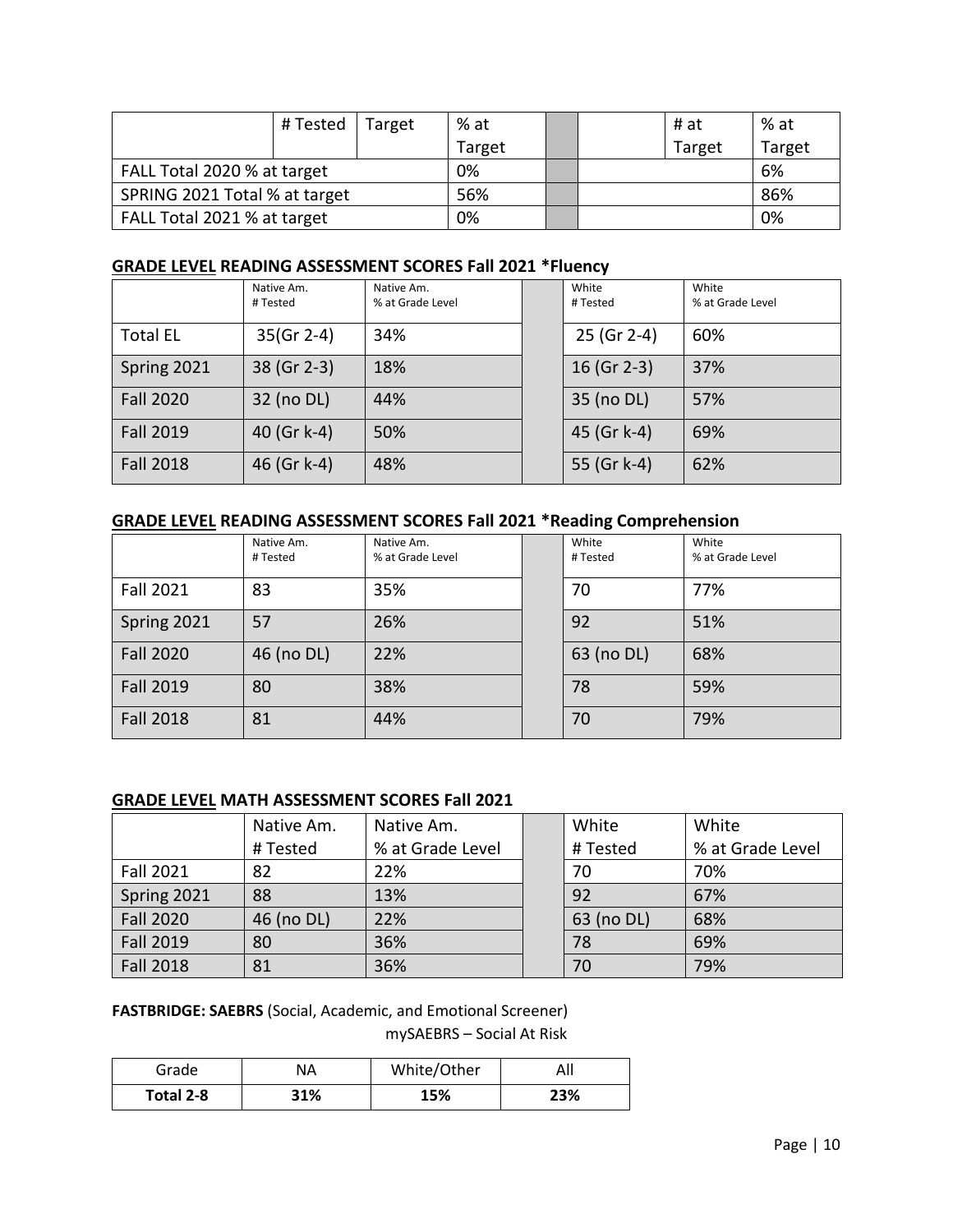#### mySAEBRS – Academic At Risk

| Grade     | NА  | White/Other | All |
|-----------|-----|-------------|-----|
| Total 2-8 | 19% | 23%         | 21% |

#### mySAEBRS – Emotional At Risk

| Grade     | ΝA  | White/Other | All |
|-----------|-----|-------------|-----|
| Total 2-8 | 92% | 48%         | 80% |

#### **DISCIPLINE REFERRAL DATA 2021-22**

Fall 2021-22 Discipline Referrals are dramatically decreased.

| Elementary Discipline Referrals: 5    |              |         |  |  |
|---------------------------------------|--------------|---------|--|--|
| Native Am.%                           | Non-Native % | NA Sped |  |  |
| 60%                                   | 40%          | 0%      |  |  |
| Middle School Discipline Referrals: 0 |              |         |  |  |
|                                       |              |         |  |  |
| Total All Discipline Referrals: 5     |              |         |  |  |
|                                       |              |         |  |  |

#### Totals for 2020-21

| <b>Elementary Discipline Referrals</b> |         |                                          |  |
|----------------------------------------|---------|------------------------------------------|--|
| Native Am. %                           | White % | NA Sped                                  |  |
| 60%                                    | 40%     | 47%                                      |  |
|                                        |         | (78% of total Native American referrals) |  |
| Middle School Discipline Referrals     |         |                                          |  |
| 76%                                    | 24%     | 5%                                       |  |
|                                        |         | (7% of total Native American referrals)  |  |
| <b>Total All Discipline Referrals</b>  |         |                                          |  |
| 63%                                    | 37%     | 39%                                      |  |
|                                        |         | (61% of total Native American referrals) |  |

#### **Spring 2021 Student Social-Emotional Learning (SEL) Survey Responses**

|                                                                    | Native   | White |
|--------------------------------------------------------------------|----------|-------|
|                                                                    | American |       |
| I have a positive attitude toward school.                          | 80%      | 72%   |
| I have a good relationship with my teachers and other adults at    | 87%      | 91%   |
| school.                                                            |          |       |
| At school, teachers and other school staff treat all students with | 92%      | 93%   |
| respect regardless of where they come from.                        |          |       |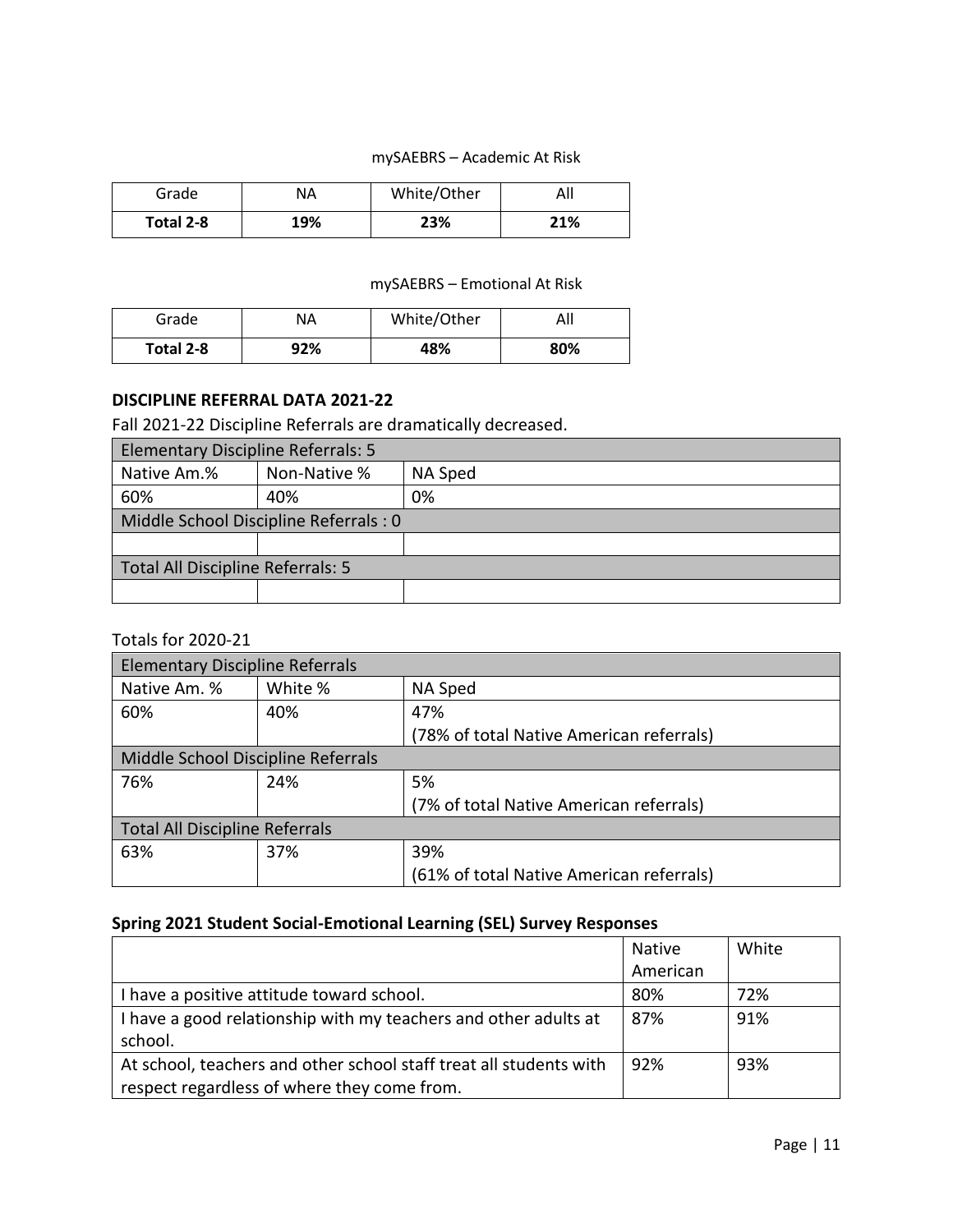| At my school, students treat others who are different from them | 89% | 91% |
|-----------------------------------------------------------------|-----|-----|
| with respect.                                                   |     |     |
| I feel safe at my school.                                       | 94% | 85% |
| am proud to be at my school.                                    | 94% | 89% |
| I feel like I belong at my school.                              | 82% | 87% |

## **SPRING 2021 TNEC ACTION ITEMS/NEEDS AS LISTED BY TNEC**

## **1:1 Tutoring with licensed educators**

• We are struggling with hiring licensed educators. We are short a middle school science/social teacher and grade 1 teacher. We also have not filled a long-term substitute position which will occur from November until February. The superintendent and principal are currently filling in as teachers. We have been advertising for a Dakota Language/Culture/Home Liaison staff member for 18 months. We have indicated we would consider part time and virtual instructors. One of our current interventionists is a licensed instructor and the other is a paraprofessional. Our classroom teachers also provide interventions. The paraprofessional interventionist has been trained by our coop's reading specialist. She has many years of experience working with our Native American families. We are also utilizing 30 minutes of her time at the beginning of the day as a home liaison. She calls the homes of any students who are absent to help us become aware of any barriers that might be preventing them from being in school. All of our after school tutoring is provided by licensed teachers. Our After School Program is staffed by a paraprofessional.

### **Inclusion of Dakota Language**

• Again we struggle with finding a teacher. We've had multiple instructors fill this role on short-term basis throughout the years. In the absence of finding an instructor, we are utilizing an online Dakota Program called BYKI from Transparent Language. Teachers are utilizing this program weekly in all grades pk-8.

### **Cultural programming options in the school**

- Our NAPAC assisted us in obtaining a Buffalo Trunk for use in cultural programming at the school.
- We purchased new cultural Native American books for our middle school library. We used the book listed provided on MDE and also had book titles approved by our NAPAC chairperson and the SWO Director of Education.
- We are utilizing our JOM staff person in the after school program.
- Our JOM staff person is providing transportation from after school program, after school tutoring, and after school activities/sports.

### **Authentic American Indian Student Engagement**

• We hope to add more authentic American Indian Student Engagement as soon as the pandemic allows for it. Currently, it is difficult to find presenters. We plan to continue with the virtual Indigenous Yoga with sessions being recorded that we can utilize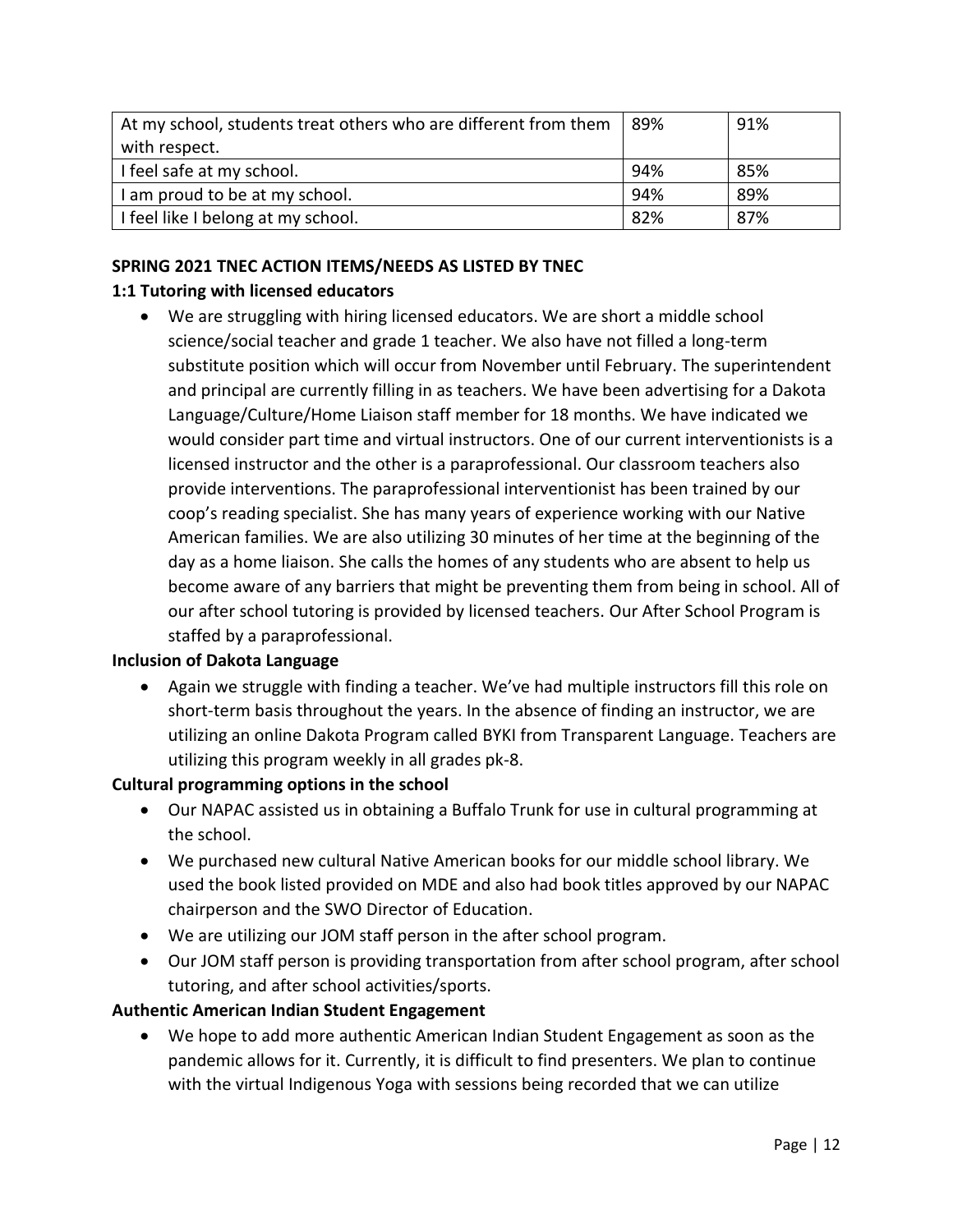multiple times. We plan to offer two weeklong culturally-orientated Artist in Residency programs. We are implementing online Dakota Language and making Ojibwe shoulder bags (an activity through the Minnesota Historical Society that also includes culture curriculum).

# **Professional development for staff on both American Indian Culture and Dakota Language Integration**

- Our last staff development was pre-covid. We took a bus tour of the Lake Traverse Reservation, Tribal Headquarters, and important tribal locations around the county led by an SWO elder.
- We are open to providing additional culture and language staff development when instructors and opportunities are found.
- Our staff has received training in Restorative Practices and Trauma. We have supplemental training as part of our staff development plan and training for new teachers.

## **Inflexible Program Options**

• Again, staffing is an issue.

## **Investigate and expand upon early learning opportunities**

- Our ECFE staff is exploring the possibility of offering ECFE in the Native American district center once per month when it reopens (currently closed due to covid).
- Our ECFE staff is expanding their class promotion to reach Native American families.
- Our ECFE staff is reaching out to Native American families to discuss any barriers to their attendance.
- Our ECFE staff is continuing to offer drive-up material pick-up for those families who cannot attend ECFE classes in-person.
- Our Native American Family attendance in ECFE went from one family participating in 2019-20 to 30% (14 students) of eligible families participating in 2020-21 in at least one session. We hope to continue to build on this utilizing the strategies described above.

**Lack of Services for the students generating the American Indian Education Aid**

- The technology insurance fee has been eliminated.
- **"ACTION ITEMS**
	- **Please bring your state-identified American Indian student data to each consultation.**
	- **Be prepared to discuss how you have accurately identified all state-identified American Indian students in your district/school**
	- **Though we are glad to hear about all of your exciting equity work, this consultation is concerned with the American Indian students in your district.**
	- **Please make sure you have a School Board member present as well as an American Indian Parent Advisory Committee member, preferably one that is not employed at the district/school."**

### **HOW SERVICES ARE ASSESSED AND IMPROVED BASED ON RESULTS**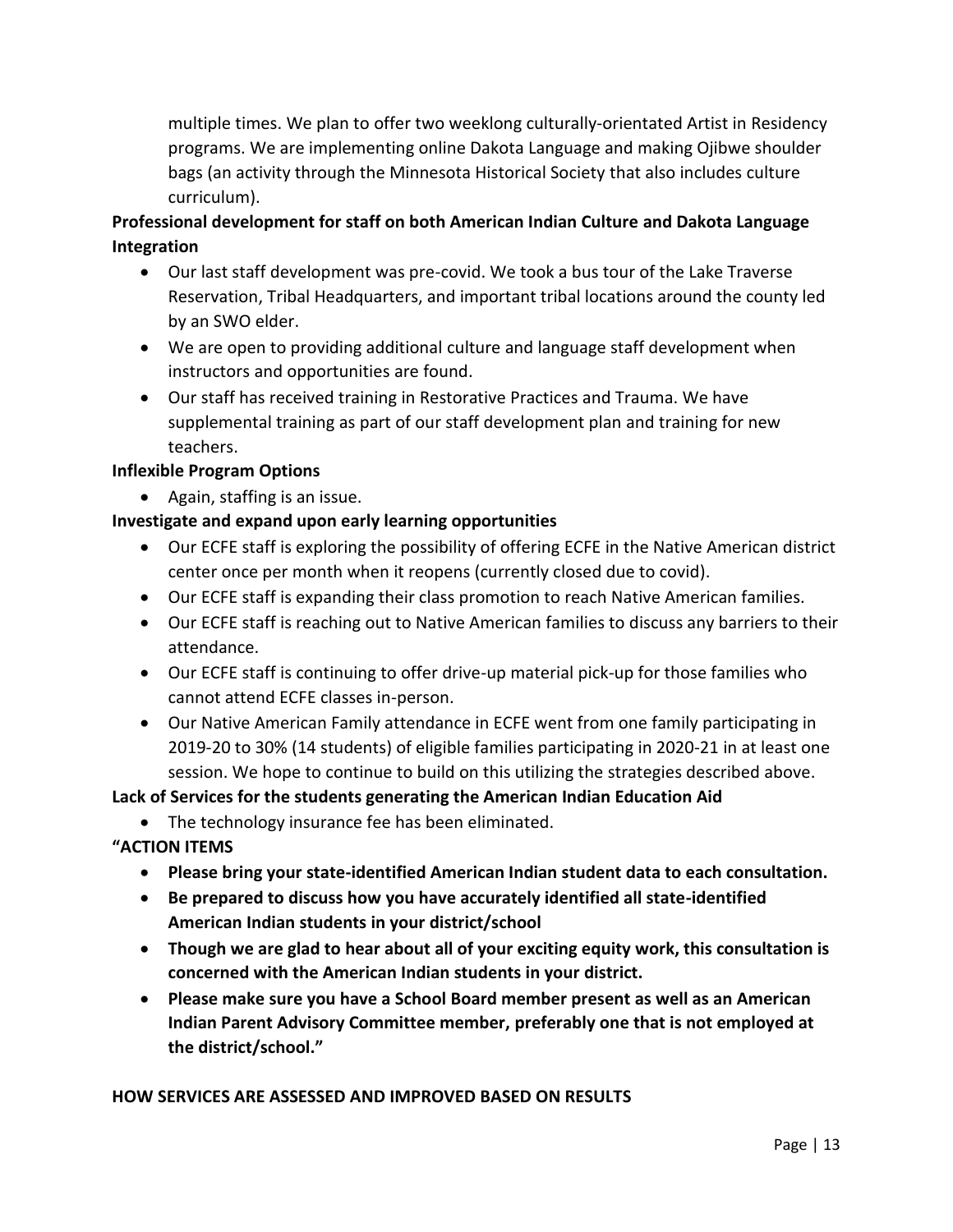The district will disseminate relevant assessment and services related to educational programming and activities with sufficient advance notice to allow tribes and parents of Indian children the opportunity to review and make recommendations. The Indian Parent Committee of the Browns Valley School will meet monthly for the purpose of addressing comments and concerns of parents of Indian children regarding the District's educational programs and activities. The meeting agendas are posted and all meetings are open to the public allowing for tribal officials as well as parents of Indian children the opportunity to submit comments and recommendations for consideration.

The superintendent and school staff, in conjunction with the Indian Parent Committee will review annual survey data and comments gathered from families and students. The results of the data and its comments will be shared with all interested parties in the district. In addition comments and/or suggestions brought forth from these conversations will become part of the Committee's approved minutes.

This data will be utilized to develop appropriate supports for various programs.

### **HOW AND WHEN DECISIONS ABOUT THE DELIVERY OF SERVICES WILL BE MADE**

Parents of Indian children, tribal officials and the public will be given notice of any and all meetings related to equal participation or the content of the educational program by including information about meeting times and locations. The location, date, and time of any meeting described above are posted on the school website.

The Browns Valley School District will disseminate information and seek timely input regarding the following programs on its educational programming (including, but not limited to): Title I Part A, Title II Part A, Title VI Part A subpart I, and Federal Title VI.

The completed applications, evaluations, and program planning will be made available to parents of Indian children, Tribal officials, and the Indian Parent Committee and a summary will be prepared and disseminated at least one (1) week in advance of public hearings in held in October and April to afford all interested parties the opportunity to review the documents with sufficient time to provide thoughtful input at the public meeting. The hearing will be publicly advertised on the district website at [www.brownsvalley.k12.mn.us](http://www.brownsvalley.k12.mn.us/) to allow all interested parties to attend. In addition, representatives from the District and Indian Parent Committee will schedule meetings with the tribe to seek input.

### **PARENT AND TRIBAL ENGAGEMENT**

At each of the monthly school board meetings, a section of time is set aside for communications from the public. This is a time to offer comments and suggestions regarding the programming for Indian students. In addition, two public hearings are scheduled in October and April which are specifically devoted to addressing questions regarding federal programs.